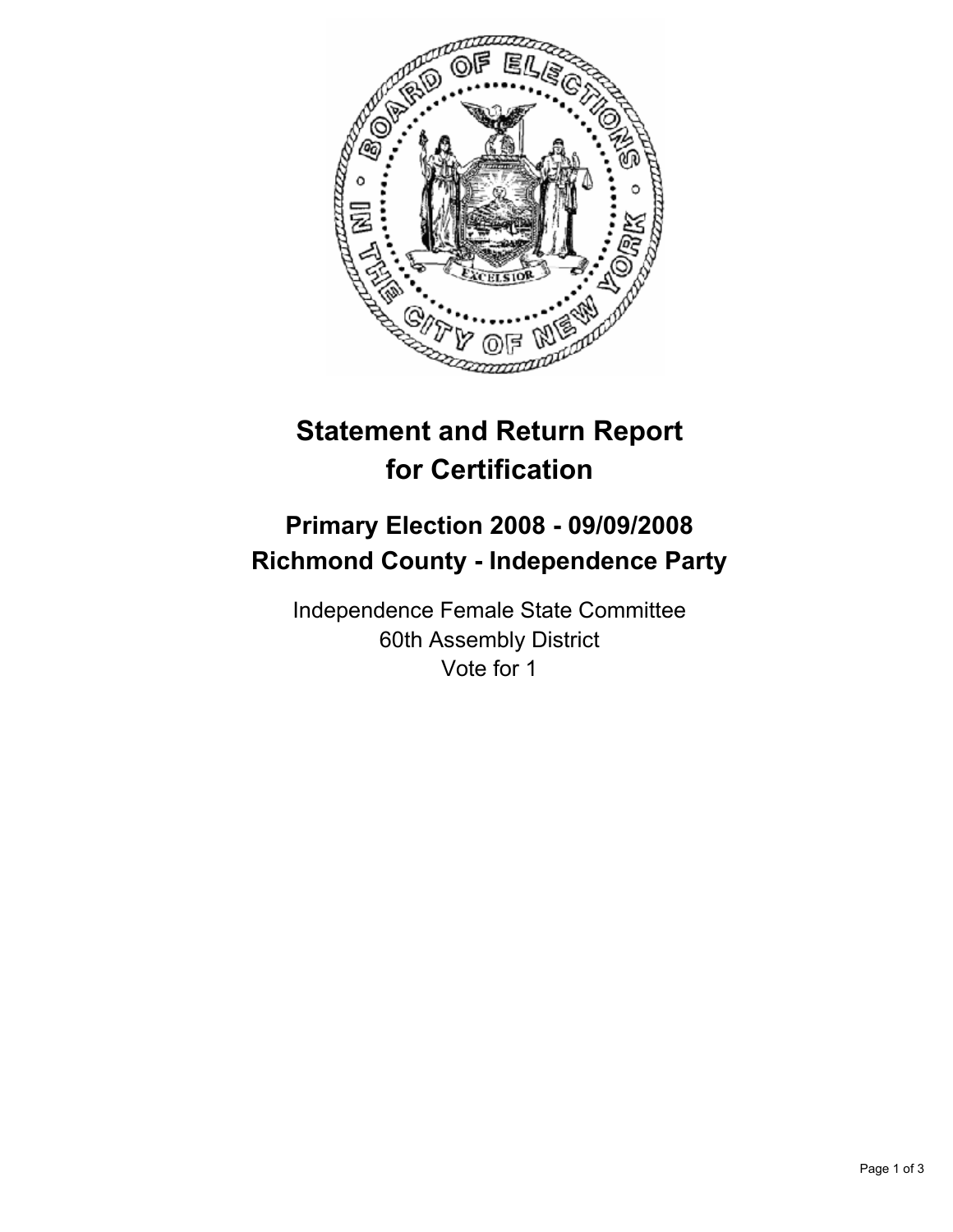

## **Assembly District 60**

| <b>EMERGENCY</b>       |    |
|------------------------|----|
| ABSENTEE/MILITARY      |    |
| AFFIDAVIT              |    |
| <b>JANIS L GREGORY</b> | 12 |
| <b>MARTA PABON</b>     | 39 |
| <b>Total Votes</b>     | 51 |